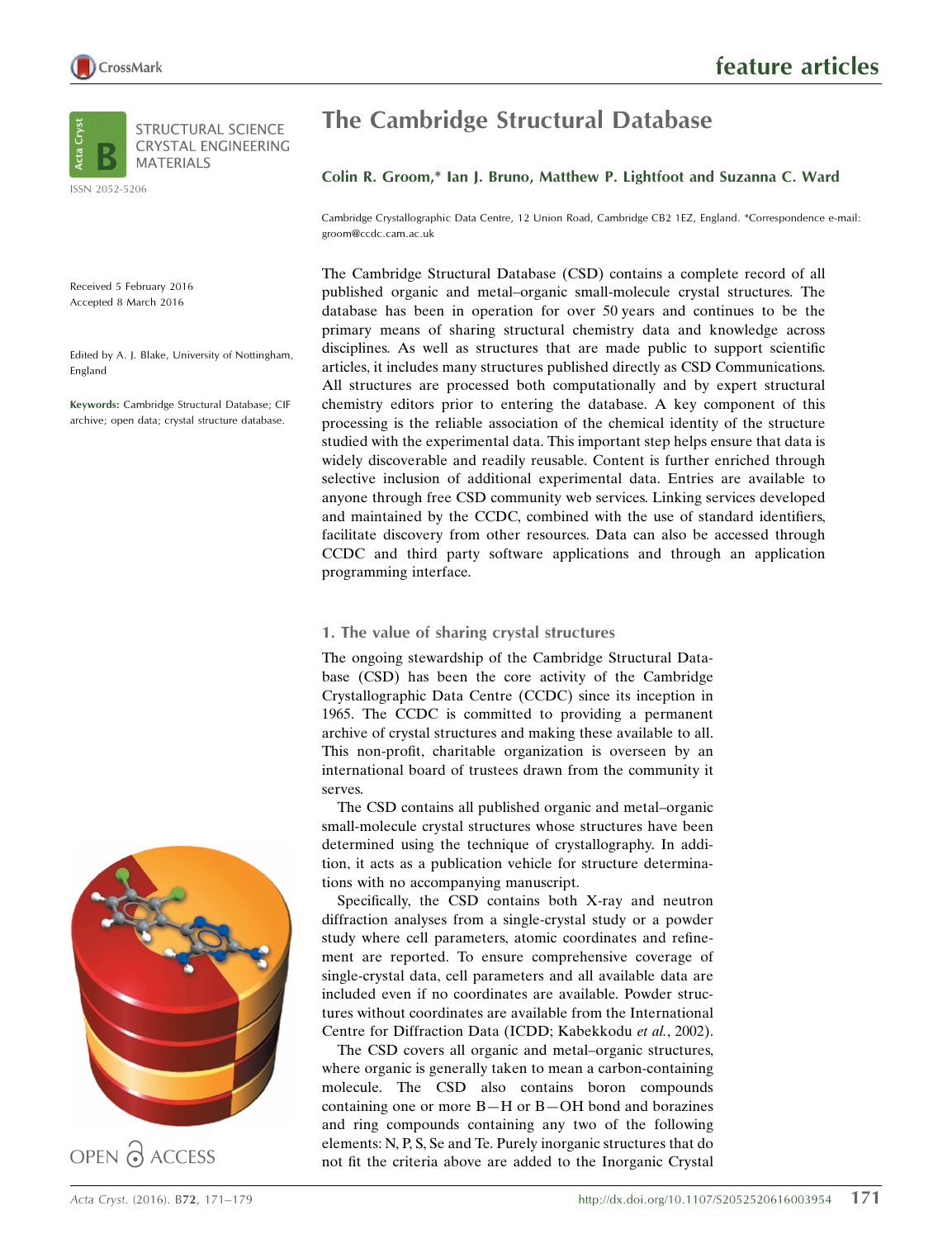Structure Database (ICSD; Belsky et al., 2002) produced by FIZ Karlsruhe or the Metals Database (CRYSTMET; White et al., 2002) for metals and alloys. Peptides and polysaccharides of up to 24 residues and mono-, di- and tri-nucleotides are included in the CSD, higher oligomers are covered by the Nucleic Acids Database (Coimbatore Narayanan et al., 2014) with the Protein Data Bank (PDB; Berman et al., 2000) curating and sharing structural data of larger biological macromolecules. In all cases, these guidelines are relaxed where there is clear scientific merit in including a structure in multiple resources.

The database provides value in two distinct ways. The first simply relates to the aggregation and standardization of structures, which facilitates access to individual entries. This brings value both to the data generators and consumers. A single archive of all structures allows crystallographers to avoid the inadvertent redetermination of structures and provides a mechanism by which they can archive the output of their work at a specialist data centre for their own future use. Of course, it also allows for the easy sharing of their work, massively increasing their sphere of influence. Such sharing has always been the norm for the crystallographic community and the use of this worldwide, standard, specialist discipline repository allows individuals to demonstrate their adherence to the new data sharing mandates of various funding bodies. As all entries are subject to both automatic and manual curation, they can usually be used without further processing. Indeed, one might argue that the financial cost of maintaining such a resource, although significant, is recovered many times over by removing the need for repeated correction by users.

A further vital property of the CSD is its comprehensive and up-to-date nature. As it represents the complete record of published structures and is updated within a few moments of a new publication, users can have confidence that there are no published structures of relevance of which they are unaware.

The second distinct benefit of the database comes from the study of the collection of entries. This was perhaps best articulated by the founder of the CSD, Dr Olga Kennard, who, recounting a discussion with JD Bernal commented, 'We had a passionate belief that the collective use of data would lead to the discovery of new knowledge which transcends the results of individual experiments' (Kennard, 1997). The motivations behind the determination of crystal structures do differ, the most common probably being the confirmation of a molecule's chemical identity. However, the use they are put to once in the database usually bears no similarity to these motivations. Two illustrative examples are perhaps the establishment of the ability of C—H groups to act as hydrogen-bond donors (Taylor & Kennard, 1984) and 'structure correlation' – the linking of three-dimensional geometry to reaction pathways (Bürgi & Dunitz, 1983, 1997).

This 'new knowledge' relates primarily to the geometry of molecules and the interactions they make. A knowledge of these factors underpins huge areas of both fundamental and applied science (Wong et al., 2010). They form the basis of our understanding of the energetics of molecular conformation – from bond lengths and angles, through to torsional prefer-

| Table 1                                                           |  |  |
|-------------------------------------------------------------------|--|--|
| Development of the CSD over a 10-year timespan from 2006 to 2015. |  |  |

|                                | 2006    | 2015    |
|--------------------------------|---------|---------|
| Number of CSD entries          | 400 374 | 800 239 |
| Number of compounds            | 363 372 | 731 675 |
| Number of associated articles  | 232 858 | 408 899 |
| New entries                    | 34 030  | 60 122  |
| Entries classed 'Organic'      | 43%     | 43%     |
| Entries with R-factor $< 10\%$ | 92%     | 94%     |
| Average atoms per structure    | 68.6    | 80.6    |
| Polymeric entries              | 7%      | $11\%$  |

ences. They also teach us about the fundamentals of molecular recognition, be it small molecules interacting with small molecules in a lattice or with a protein. Such appreciation is vital for materials sciences and pharmaceutical research and development. Perhaps the most quantitative assessment that can be made of the value of the resource is that the previous published description of the CSD (Allen, 2002), which this article supersedes, has received over 10 000 citations.

# 2. The Cambridge Structural Database

In 2015 the number of entries in the CSD surpassed 800 000 (Fig. 1). This is twice the number of entries in the database less than a decade ago. Comparing statistics based on the database as it was then allows us to see what has changed in the last decade – and what has not. Table 1 shows that the proportion of structures which are organic or metal–organic structures (which we classify as structures containing a transition metal, lanthanide, actinide, or Al, Ga, In, Tl, Ge, Sn, Pb, Sb, Bi, Po) has remained fairly constant. What has changed is the complexity of the structures being published: the average number of atoms per structure and the average molecular weight have increased (Fig. 2), as has the proportion of structures that are polymeric or that have resolved disorder (Fig. 3).





Growth of the CSD since 1972, the red bar shows structures added annually.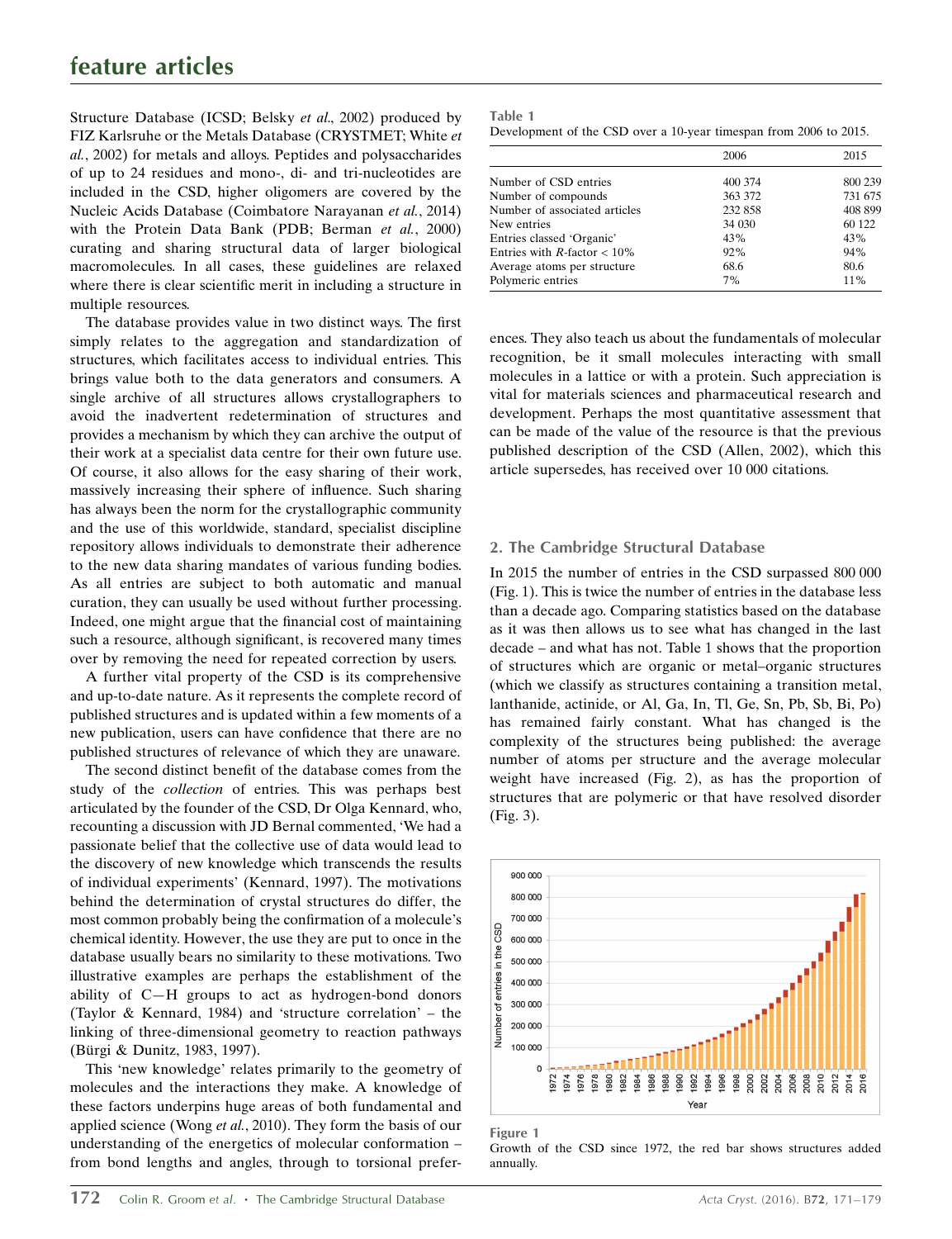Table 2 Publication sources for CSD entries.

| Journal (Publisher)                 | % CSD          |
|-------------------------------------|----------------|
| <i>Inorg. Chem.</i> (ACS)           | 8              |
| Dalton Trans. (RSC)                 | 6              |
| Organometallics (ACS)               | 6              |
| J. Am. Chem. Soc. (ACS)             | 5              |
| Acta Cryst. Section E (IUCr)        | 5              |
| J. Organomet. Chem. (Elsevier)      | 3              |
| Chem. Commun. (RSC)                 | 3              |
| Acta Cryst. Section C (IUCr)        | 3              |
| <i>Inorg. Chim. Acta</i> (Elsevier) | 3              |
| <i>Chem. Eur. J.</i> (Wiley)        | 3              |
| <i>Polyhedron</i> (Elsevier)        | 3              |
| Angew. Chem. Int. Ed. (Wiley)       | 3              |
| Eur. J. Inorg. Chem. (Wiley)        | $\overline{c}$ |
| J. Org. Chem. (ACS)                 | $\overline{c}$ |
| CrystEngComm (RSC)                  | 2              |
| Cryst. Growth Des. (ACS)            | 2              |
| Acta Cryst. Section B (IUCr)        | $\overline{c}$ |
| CSD Communications (CCDC)           | 2              |
| Z. Anorg. Allg. Chem. (Wiley)       | 2              |
| Tetrahedron (Elsevier)              | $\overline{c}$ |

Another significant change is in the number of new structures published per year, which in 2015 was almost twice the number published during 2006. Structures in the CSD are associated with over 400 000 articles from 1600 publication sources. Table 2 shows the top 20 publication sources currently represented in the CSD; these account for 67% of the entries in the database.

The increase in volume and complexity of structures deposited into the CSD over the past decade has presented both administrative and scientific challenges. This article will describe how these have been addressed, but to do this we must first look back at the journey that led us to where we are today.



Figure 2

The increase in the average molecular weight of CSD entries since 1965, with (a) average formula weight per  $Z'$  of metal–organic structures, (b) average molecular weight of heaviest component of metal–organic structures,  $(c)$  average formula weight per  $Z'$  of organic structures and  $(d)$ average molecular weight of the heaviest component of organic structures.

# 3. The development of the CSD

What today we call the Cambridge Structural Database began life as 'a computer-based file containing both bibliographic information and numerical data abstracted from the literature and relevant to molecular crystal structures, as obtained by diffraction methods' (Kennard & Watson, 1970b). Work compiling this file began in 1965 and contents were made available through the series of printed volumes, 'Molecular Structures and Dimensions' (Kennard & Watson, 1970a). Over time the file developed into a more structured database and the software used to generate and check data evolved into interactive applications enabling chemical searching and analysis of three-dimensional structural data. Together these provided the foundations for the rich suite of CSD-based applications available today.

Just as the database and software evolved so too did the way in which crystal structure data is communicated. In the early days atomic coordinates were published as tables in scientific articles. These were transcribed manually for inclusion in data files and databases. In the 1990s, a file format called CIF (now the Crystallographic Information Framework) was proposed as a standard for the interchange of crystallographic data. CIF is now ubiquitously used to capture the results of a diffraction experiment and enables streamlined publication of results alongside journal articles and in data repositories (Hall et al., 1991; Brown & McMahon, 2002; Bernstein et al., 2016; Hall & McMahon, 2016).

Advances in science and technology have enabled many of the processes involved in generating and maintaining a database to be automated. However, in order to ensure accuracy and quality, the oversight and input of expert scientists remains as much a requirement today as it did in the early days. Of particular importance is the assignment of rich metadata, including the chemical identity of the substance studied during the diffraction experiment. Without this, the ease with which the data can be reused is greatly limited.



The increase in resolved disorder in CSD entries since 1965.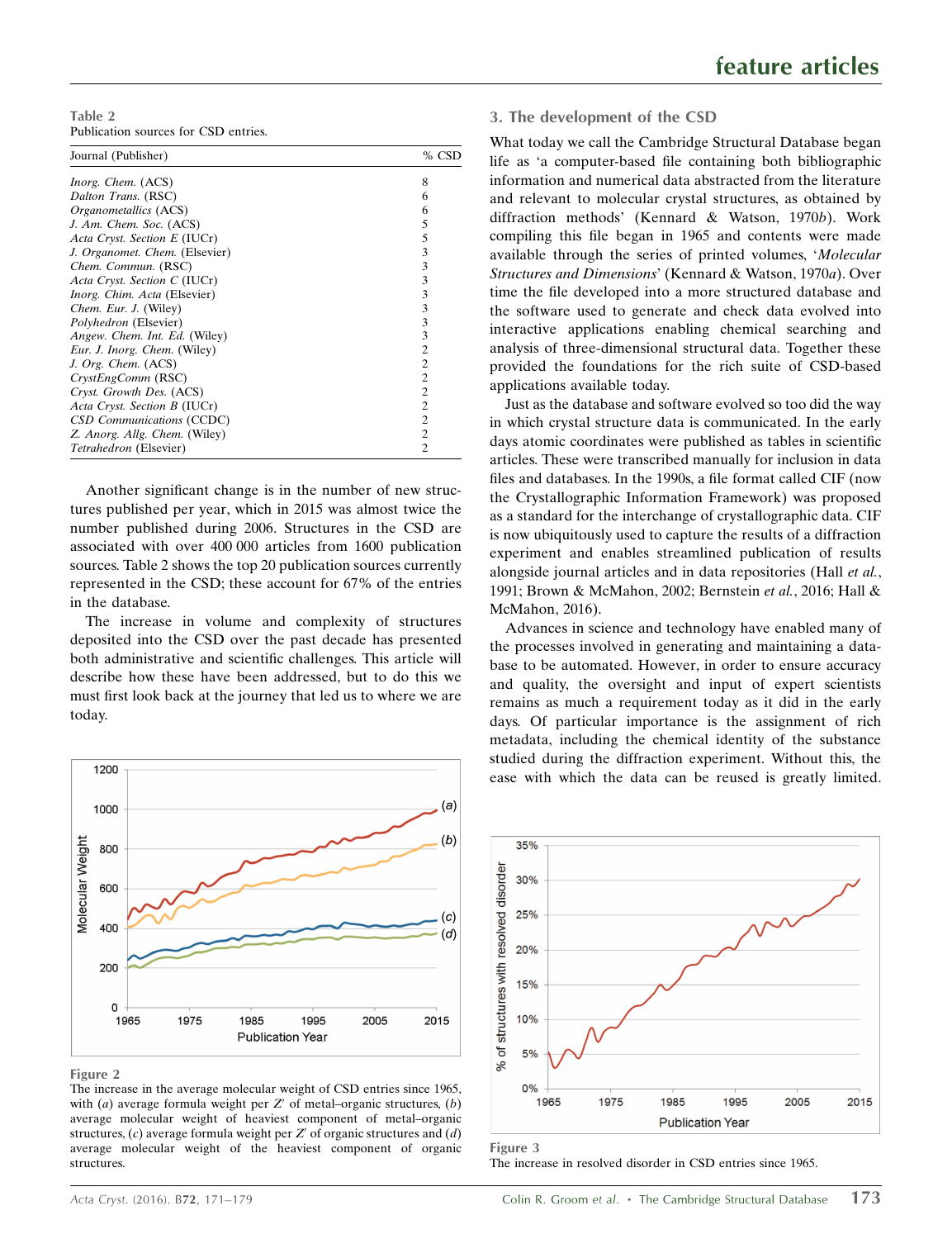Subsequent sections of this paper describe our informatics systems that combine technology and expertise in a way that minimizes the cost of curation without compromising on the reusability of the data.

The increasing digital availability of the basic results of a diffraction experiment has also had an impact on the overall nature of the CSD. Originally, it might best have been described as a secondary resource of data abstracted from the literature. Today, new source data files are almost always deposited directly into the CSD making it much more of a primary data resource. Indeed, many structures are published only and directly through the CSD as CSD Communications (previously known as Private Communications). Whilst the CCDC has never charged for deposition, curation, archiving or for access to the primary source data files, early versions of the CCDC's informatics systems did have technical barriers that hindered access to structures by researchers. Here, we describe developments that ensure entries from the CSD are made available to the widest possible community through CCDC services and third party resources.

# 4. Deposition and retrieval of data

The method for deposition into the CSD has evolved since the advent of the CIF format in the 1990s, when email depositions dominated. In 2009 the CCDC launched an online web-based tool which is now the main route for deposition. In 2015, 90% of structures were deposited with the CCDC prior to publication and 85% were submitted through this service. A key benefit of this early deposition is that at this point the crystallographer who generated the data is likely to be the depositor and be in a position both to provide the richest data and to respond to any issues most effectively.

During deposition, the CIF syntax is automatically checked based on the checks in enCIFer (Allen et al., 2004) and the depositor is required to fix any issues before continuing with the deposition process. Depositors are strongly encouraged to deposit structure factors in line with the IUCr's publication standards for crystal structures (IUCr, 2011). The embedding of reflection data into the CIF by structure refinement programs such as SHELXL (Sheldrick, 2015) greatly simplifies this process. As a consequence the amount of reflection data stored at CCDC has increased significantly and the majority of new depositions now include this data.

In 2015 the checkCIF/PLATON service (Spek, 2009) was integrated into the CCDC's deposition process (Fig. 4). This allows the researcher to generate validation reports and embed validation responses into the 'structure of record' during deposition to the CSD. Reviewers and publishers can read the checkCIF report alongside the deposited data to aid peer review of submitted papers.

During deposition, key metadata are extracted from the CIF and presented to the researcher giving them the opportunity to check and further enhance the data that is shared through the CSD. To aid with this process a three-dimensional representation of the structure is displayed to the depositor using *JSmol* (Hanson et al., 2013).

On deposition, each dataset is assigned an accession identifier referred to as a 'CCDC number' in the format CCDC 1234567 (older entries have six digits). This uniquely identifies the data associated with a particular structure determination and persists for the lifetime of the dataset. CCDC numbers are communicated to the depositor once it has been confirmed that the dataset is not a duplicate submission, usually within seconds of deposition. Should the data require further investigation, CCDC Deposition Coordinators address any problems, minimizing the delay in providing the CCDC number to the depositor. A reference code (known as a CSD refcode and in the format ABCDEF) is assigned to structures as they are indexed into the CSD itself. Where possible, determinations of the same substance are assigned into a CSD refcode family (with a CSD refcode format of ABCDEF01). These codes are used as a common way of referring to structures extracted from the CSD-System.

CCDC numbers are used in manuscripts to indicate the location of the data that supports results described in that article. They are used as the basis for providing links directly to the structure from within the article when published. Prior to publication, data is stored in a confidential data archive and is only available to referees and publishers during the peer review process. Providing access to the structure of record, reflection data and validation reports helps ensure the accuracy and integrity of published science. Authors and depositors are able to revise data stored at CCDC up to the point of publication and retain a consistent CCDC number. About one quarter of all submissions are revised during the deposition process. In 2015 alone, over 67 465 unique CCDC numbers were assigned and data was deposited by over 10 000 unique depositors.

For structures associated with a journal article, computational workflows and processes with the major publishers handle the flow of data during the publication process. The

#### 0000 aa m Add Public  $\mathbf{\Theta}$  $\bullet$  $\bullet$



View reports on the consistency and integrity of your structures



#### Figure 4

The validation step of the CSD Deposition process showing the integration with checkCIF (CCDC, 2016b).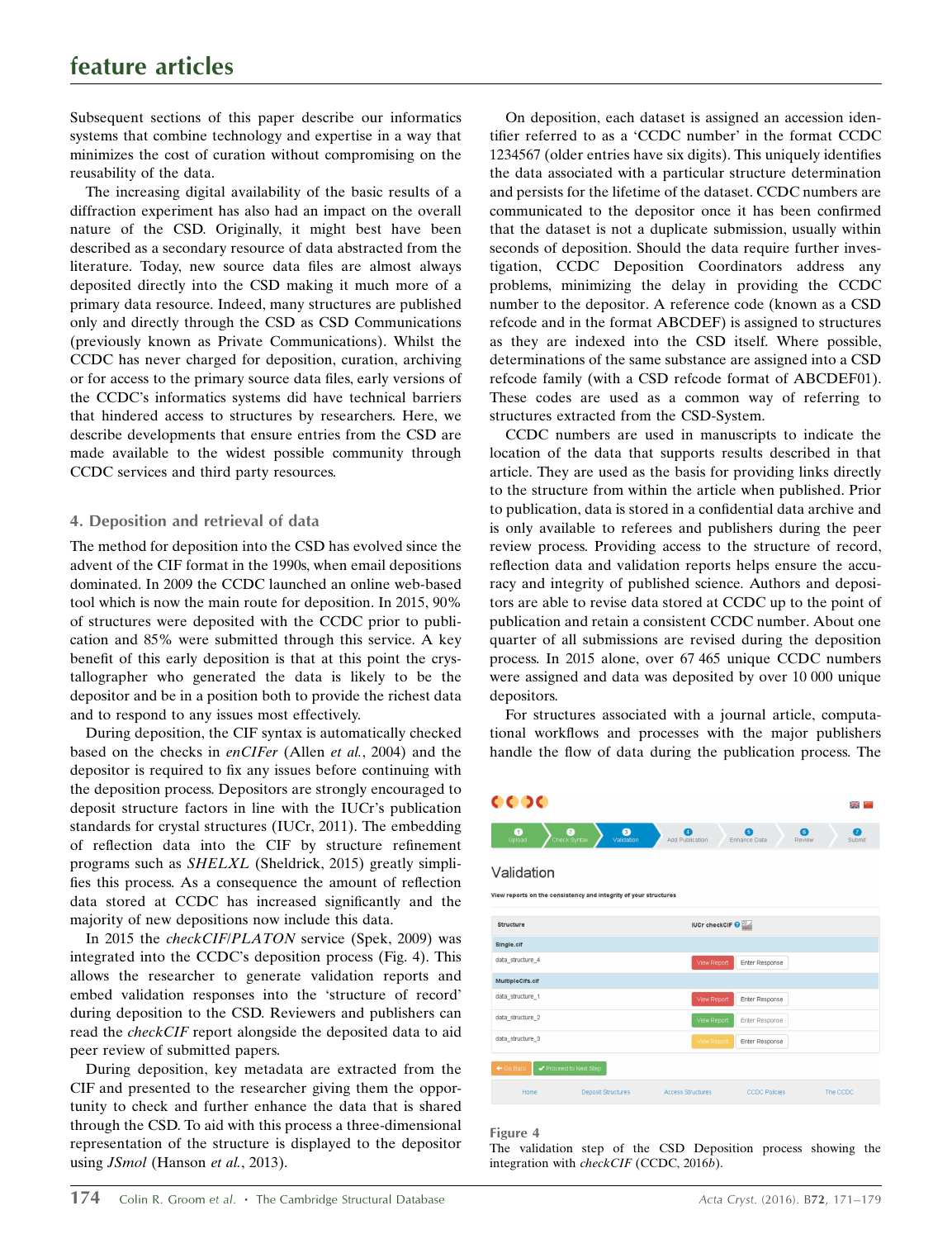publication of an article referencing a dataset results in the immediate public release of the corresponding structure. This is automatically triggered by feeds from the publisher or, failing that, by the identification of a manuscript with a CCDC number. Structures deposited with the intention of accompanying a publication are held securely in trust for a period of 1 year. If no publication is identified within that year, authors are contacted to confirm that the structure should be published as a CSD Communication. If the structure is still intended for another publication then the embargo period is extended for another year.

A structure published as a CSD Communication is freely available through the CSD within seconds of CCDC number assignment. As the general appreciation of the value of data sharing has increased so has the popularity of publishing structures directly through the CSD. In fact, although only 2% of structures in the CSD are CSD Communications, 2015 saw over 4400 CSD Communications published, making it likely that this will soon become the most popular way in which to publish crystal structures.

At the point of publication, entries are available to anyone through free CSD-Community web services. These services allow anyone to access published structures either via the CCDC website or by following links from other resources. They provide an interactive visualization of the three-dimensional structure through JSmol (Hanson et al., 2013), a twodimensional chemical diagram and key metadata associated with the entry (Fig. 5). Individual data files can also be downloaded and used by anyone wishing to investigate or explore the entries in more detail.



#### Figure 5

Screenshot of the CSD community Access Structures results page. This is the 'landing page' for many referring services based, for example on DOI or CCDC number (CCDC, 2016a).

## 5. The creation of the CSD

### 5.1. Processing entries

Due to the rising number of structures, depositions and transactions a new processing system, CSD-Xpedite, has been developed, automating most informatics processes required to manage depositions and process crystal structures into entries in the CSD. Fig. 6 shows how data flows through the system and where various users interact with the system.

CSD-Xpedite is built around Microsoft Dynamics CRM (Microsoft, 2016a) and SharePoint (Microsoft, 2016b). The system is designed to store all data in one unified system and many automated processes have been incorporated to reduce the number of manual interventions required to process entries through the CSD creation process. This scalable system allows for the ever increasing rate of deposition, and its modular nature allows extra functionality to be incorporated with minimal disruption. One important aspect of CSD-Xpedite is the use of a new extensible file format for internal storage of CSD entries. This format allows a fuller representation of the underlying data than in previous formats (BCCAB, ASER). Databases for use in the CSD-System are created from this master database.

A key component in CSD-Xpedite is CSD-Editor, an interactive tool for processing structures such that they can enter into the CSD. This uses many of the visualization and menu options available in the CSD-System program Mercury (Macrae et al., 2006). Deposited CIFs can be easily viewed alongside any associated article. Errors and warnings are displayed for each structure to allow expert structural chemistry editors to concentrate their efforts on the challenging scientific parts of the process.

### 5.2. Assignment of chemical identity

An important aspect of creating the CSD is the assignment of the chemical representation to structures so that these can be reliably searched and analysed using structure-based methodologies such as substructure search. In the past, the chemical representation was assigned by scientific editors visualizing the structure and consulting any associated article. A program called deCIFer (Bruno et al., 2011) now helps automatically assign 'chemistry' to structures.

DeCIFer uses the information already in the CSD to interpret a new structure and add a chemical representation to the atomic coordinates in the CIF. The stages involved in the automatic creation of the CSD entry include resolution of any disorder in the structure, detection of bonds and determination of bond types and charges. Assignment of bond types, charges and the inference of missing H atoms uses a probabilistic Bayesian approach which allows all the existing entries in the CSD to be used to help assign the chemistry to new entries.

The final step of the deCIFer process is to validate the assignment by looking at improbable features such as unprecedented bond types, unlikely oxidation states, unlikely metal– metal bonds and other empirical indicators such as non-planar double bonds. From this analysis a reliability score is calcu-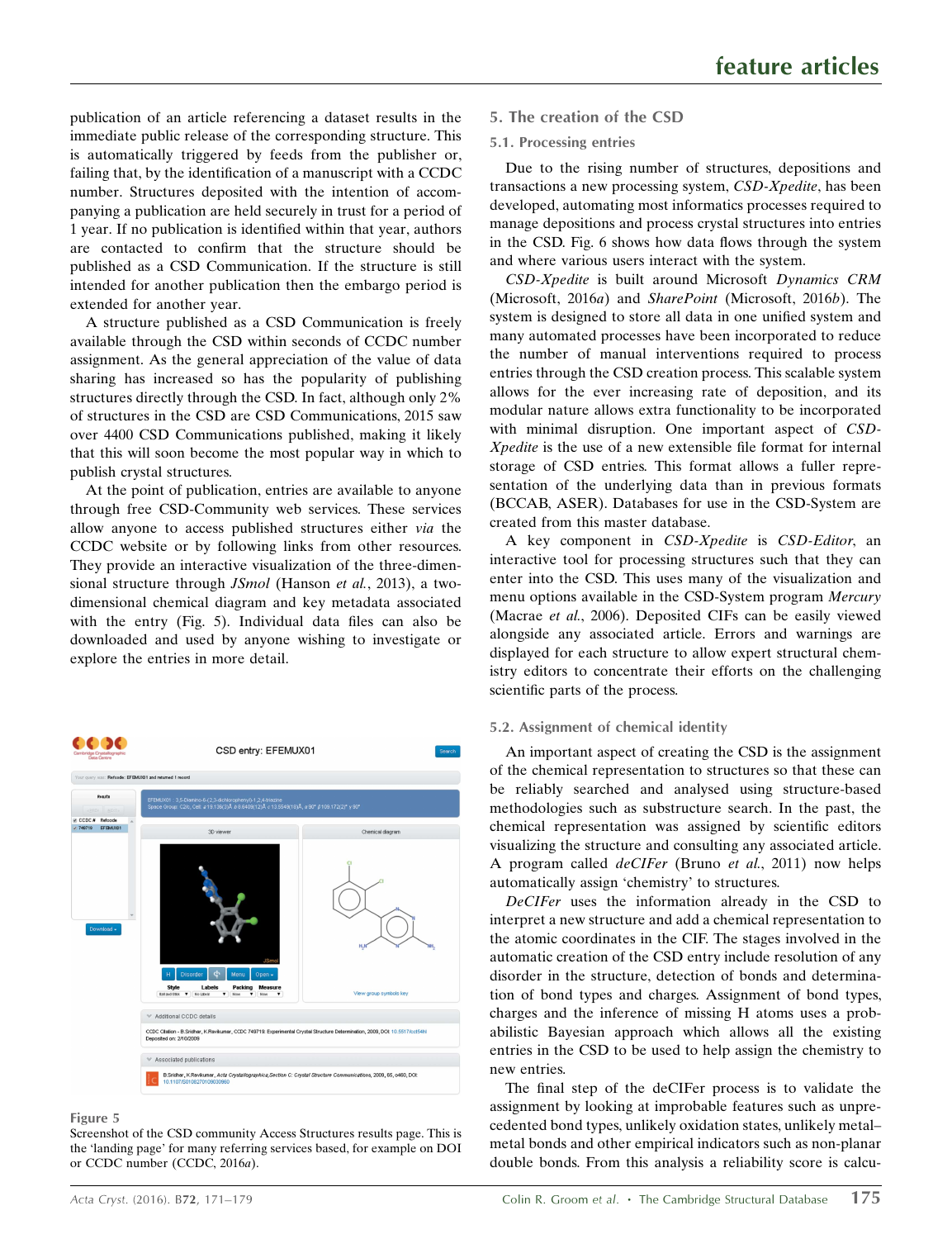# feature articles



# Figure 6

An illustration of the flow from sample to CSD entry. Solid lines are the elements of the process involving the CCDC. A crystalline sample  $(a)$  is put on a diffractometer  $(b)$  for an experiment that ultimately results in the experimentally determined coordinates of atoms in the crystal that are captured in a CIF file (c). The CIF file is deposited with the CCDC  $(d)$  and may be associated with a scientific article  $(e)$ . On publication of the article, the structure is validated and enriched by CCDC editorial software and staff  $(f)$ to create an entry in the CSD  $(g)$ . Structures are publicly accessible through CSD community services such as Access Structures  $(h)$ . Standard identifiers such as DOIs and InChIs facilitate links between articles, structures and other resources. Software developed by the CCDC  $(i)$  enables the knowledge embedded in the CSD to be applied to a range of scientific problems including aiding in the determination and refinement of future structures through free resources such as CellCheckCSD (j). The flow of data is largely represented using lamotrigine (Sridhar & Ravikumar, 2009), the 500 000th entry in the CSD, CSD refcode: EFEMUX01; CCDC number: CCDC 749719; DOI: 10.5517/cct54hl. Image (a) is a crystal of p-aminobenzoic acid (Sullivan & Davey, 2015) courtesy of Rachel Sullivan and Roger Davey, University of Manchester, CSD refcode: AMBNAC10; CCDC 983122; DOI: 10.5517/cc1200mq. Image (b) courtesy of Andrew Bond, University of Cambridge.

lated which highlights any possible errors in the representation of the structure which can then be reviewed and corrected during CSD entry validation. It is important to note that this reliability score simply gives a confidence value to the automatic treatment of the entry; this is not necessarily related to the 'quality' of the structure.

With 'chemistry' assigned, an internally developed diagram generation algorithm takes the three-dimensional coordinates of an entry and 'flattens' these, producing a two-dimensional representation with minimal overlaps of atoms and bonds. This procedure also takes advantage of the many two-dimensional diagrams already available for related entries, often drawn previously by scientific editors, which increases both the quality and consistency of diagrams.

Although the automatic deCIFer process is used as much as possible structures are still manually viewed by expert structural chemists before they are added to the CSD.

# 6. Using the CSD

6.1. Identifying and linking digital objects

At the point a structure can be made public a Digital Object Identifier (DOI) is associated with the deposited dataset (580 000 are currently available). This DOI allows a third party to link to a structure summary page without needing to know details of linking services provided by the CCDC. In addition the DOI provides the basis for a more formal citation of the deposited dataset in line with the spirit of the Joint Declaration of Data Citation Principles (Data Citation Synthesis Group, 2014). The metadata provided to the DOI registration agency DataCite (DataCite, 2016) indicates key elements of a dataset citation including contributor, a title and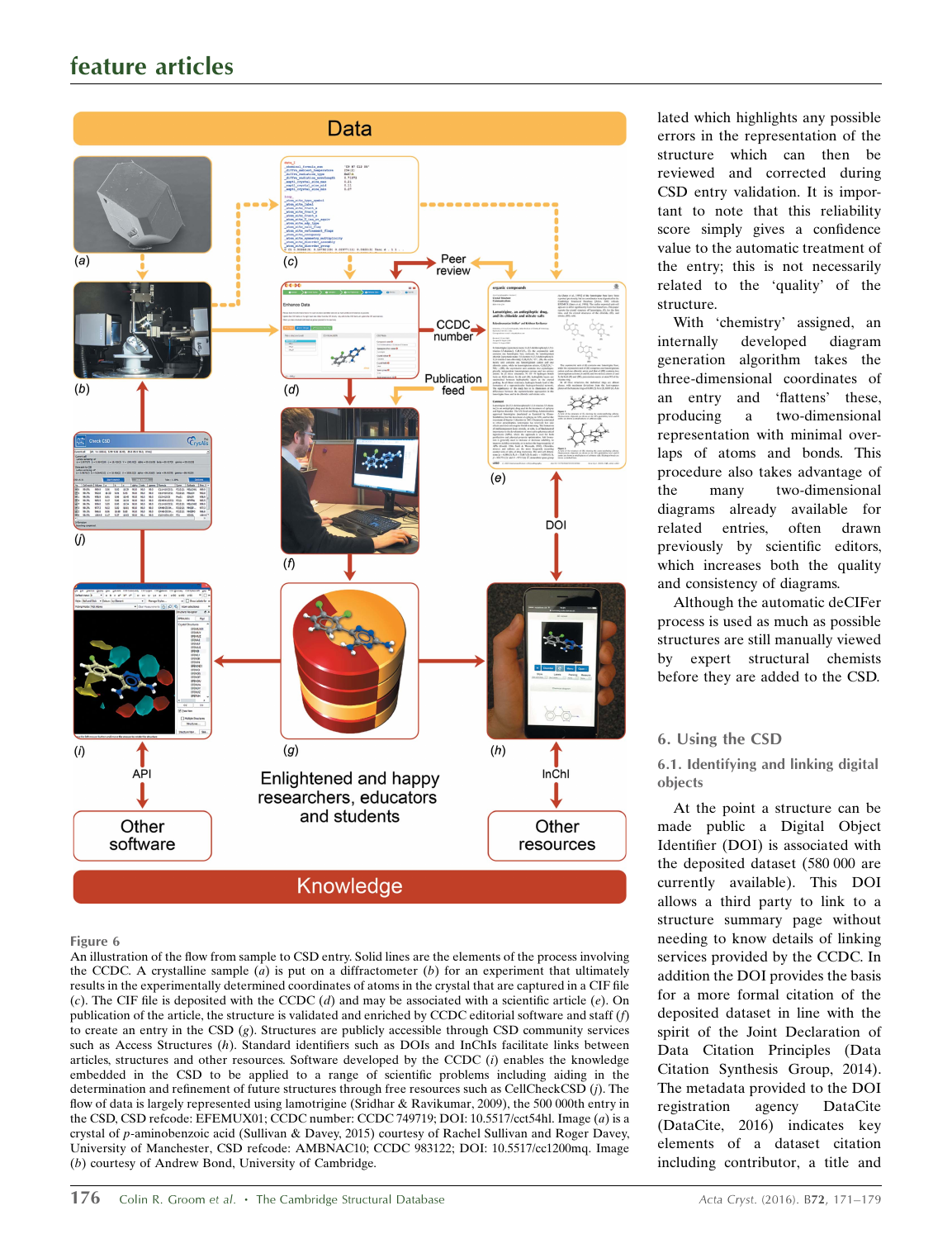publication year. This enables citation of the dataset independently of the associated article and thus helps ensure recognition of the specific contribution made by the crystallographer, who may not always be included in the article's author list.

Metadata submitted by the CCDC to DataCite when generating a DOI is openly accessible and facilitates interoperability with third party systems to improve the discoverability of data. Examples where other parties have taken advantage of this include the Thomson Reuters Data Citation Index (Thomson Reuters, 2016), where data is currently available for 530 000 CSD entries, and the prototype RDA/ WDS Data-Literature Interlinking service (Burton et al., 2015). In order to support this interoperability, additional metadata items are made public including the DOIs of associated articles and the chemical name of the substance studied.

Discoverability of data by chemists and biologists is enabled by establishing links to datasets from services such as Chem-Spider (Pence & Williams, 2010) and PubChem (Bolton *et al.*, 2008). The overlap between these resources and the CSD is identified by taking advantage of the International Chemical Identifier Standard (InChI) which provides a unique and canonical representation of the chemical substance studied (Heller et al., 2015). Links from ChemSpider and PubChem have been established for over 52 000 compounds that could be reliably identified using InChIs as being in common between these resources and the CSD. InChIs have also been used to identify correspondences between CSD entries and ligands bound to macromolecules in structures archived in the Protein Data Bank (PDB; Berman et al., 2000). This lookup is enabled by a CCDC web service that identifies the bestrepresentative CSD entry for a given molecule and provides access to its coordinates. This is a particularly useful resource for structural biologists refining or investigating the structure of a protein ligand. Representative structures are freely available for approximately 1500 PDB ligands in a Chemical Component Model file provided by the PDB (wwPDB, 2015).

#### 6.2. Accessibility and efficiency

The CSD community web services detailed earlier provide free access to the entire collection of structures. As well as these services there are a number of other avenues to explore and exploit the data ranging from free lookup tools such as CellCheckCSD (Wood, 2011) to advanced search, analysis and validation tools in the CSD-System (Bruno et al., 1997, 2002, 2004; Macrae et al., 2008). More specialist applications are provided as part of the CSD-Enterprise suite.

CellCheckCSD is an automated tool which uses the data from the CSD to check unit cells during data collection and can be used to check that the structure is novel rather than the starting material, a by-product or another previously determined structure.

The CSD-System enables knowledge to be gained from the collection of data through powerful two-dimensional/threedimensional search capabilities, extensive geometry analysis tools, inter- and intramolecular interaction analysis, generation of high impact graphics and the ability to delve further into the data using a Python-based applications programming interface.

Visualizing three-dimensional structural data can be a powerful way to teach chemistry concepts (Battle & Allen, 2012; Henderson et al., 2011; Battle et al., 2011, and references therein). Through the CSD community services, educators worldwide are able to access all 800 000 entries in the CSD, but the enormity of the database means it is not a simple process to identify the key structures that are most appropriate for the class. To this end a CSD teaching database (Battle et al., 2010) has been compiled. This is a collection of around 700 carefully selected crystal structures, targeted to represent a diverse range of chemistry and to allow teachers to demonstrate key chemical concepts and principles.

To support the free archiving services and free universal access to all individual structures, users of client installed software (i.e. the CSD-System) are asked to contribute to the running costs of the CCDC. In many cases this is done at a national level, allowing unfettered use, with the modest contribution levels set according to their economic status. These contributions fund the maintenance of the CSD, whereas larger contributions from for-profit users of the system fund its ongoing development (Bruno & Groom, 2014).

# 7. Future

Since its very inception, X-ray and neutron crystallography has been the method of choice for the elucidation of the full three-dimensional structure of molecules (Wilkins, 2013). However, techniques involving electron diffraction (see for example Yun et al., 2015), atomic force microscopy (see for example Gross et al., 2009), free electron lasers (Barty et al., 2013) and NMR crystallography (Baias et al., 2013) have already shown their potential. In some cases, this will involve the capture of molecular structures not in a crystalline lattice, so systems have been designed to allow for this. Developments are also already underway to allow effective treatment of predicted crystal structures (Reilly et al., 2016).

Although the CSD contains all published crystal structures, it has been estimated that only 15% of structures determined are published (UK National Crystallography Service, 2014). Automatic links in software used during structure determination (Dolomanov et al., 2009), the ease with which structures can be deposited, attribution of credit in the form of a DOI and continued demonstration of the value to science of depositing crystal structures (Berman et al., 2015) may help close this gap.

We expect to see a continued push towards the federation of databases containing molecular structures (Sali et al., 2015) and the development of links between repositories. As these individual repositories grow, methods for searching them will also need to be improved.

There is now an expectation in science that data is freely, openly and instantly available. With modern informatics techniques this is trivial to achieve, but is often done at the expense of data quality, completeness, integrity and with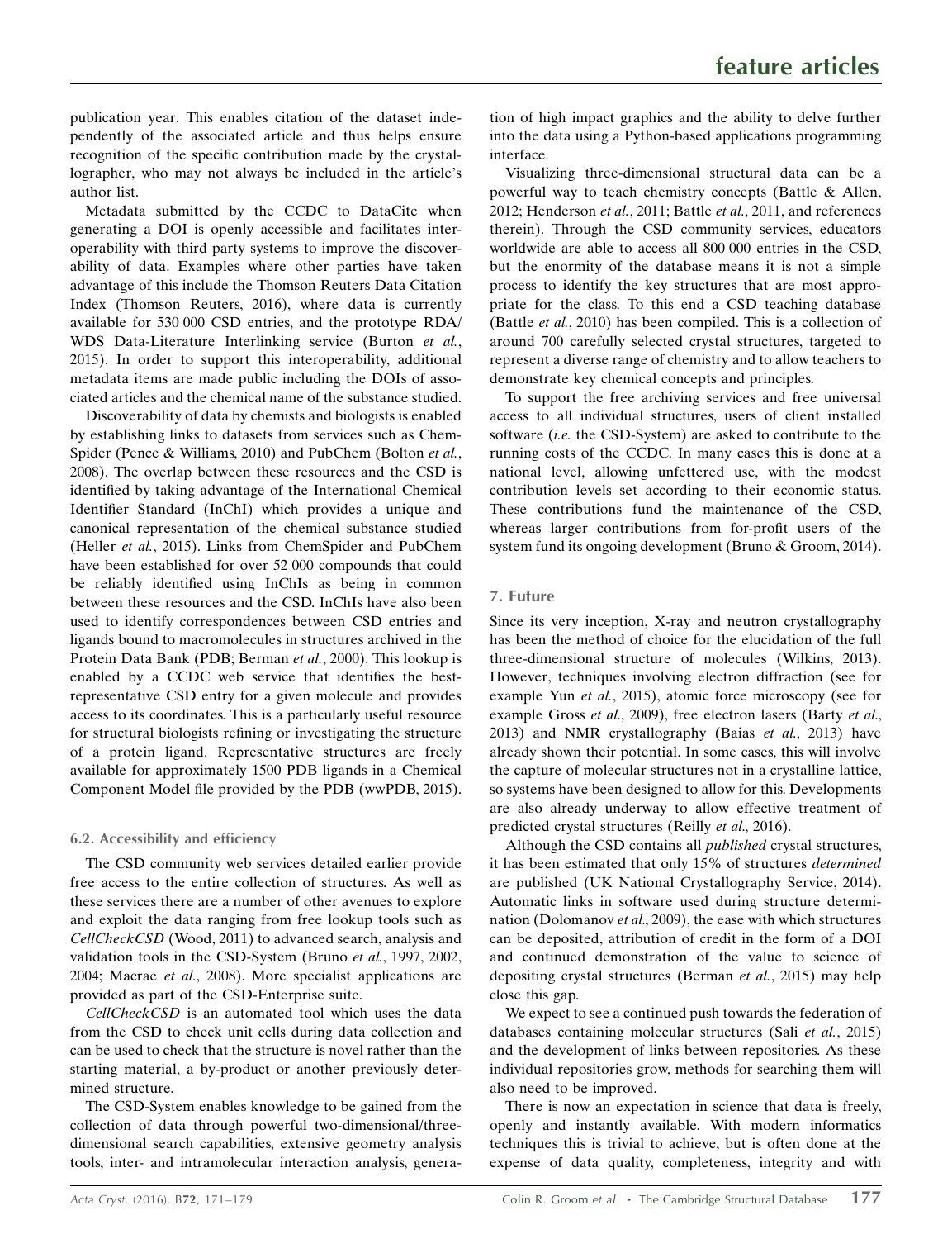questionable sustainability. History has shown us that all these are best achieved by specialist data centres, maintaining specialist data repositories. The challenge of finding a universally agreed 'perfect' funding model, if one exists, remains (Bruno & Groom, 2014).

The authors of this article were unable to write a concluding paragraph that expresses the continued value of the CSD better than those who had the inspiration to found it, Olga Kennard and J. D. Bernal (1901–1971). We therefore conclude with an excerpt from a historical memoir presented in 1995. 'I think that the great ocean of truth is still in front of us and that we will continue to discover new aspects of this truth. Some of them will be discovered through the insight of outstanding individuals and some through the insight which Bernal predicted could be gained by more ordinary mortals through the analysis and transformation of the pebbles of information which have accumulated over the past decades. We have the tools and resources to do this and Bernal's inspiration is still with us' (Kennard, 1995).

# Acknowledgements

It is a pleasure to acknowledge the work of all CCDC staff and trustees, past and present, who have contributed so much to the creation, maintenance and evolution of the CSD. The current CSD team includes Rebecca Anderson, Philip Andrews, Marjia Billah, Caroline Davies, Yu Gan, Stephen Holgate, Kamila Orzechowska, Clare Tovee and Seth Wiggin. In addition to referenced software, they use systems currently written, maintained and managed by Stewart Adcock, Jason Cole, Neil Feeder, Humberto Gloria, Coran Hoskin, Oliver Korb, Abel Lovas, Clare Macrae, Stefano Mazzucco, Simon Miller, Darryl Morris, Zenno Neagu, Florian Piesche, Michael Platings, Thomas Pleasance, Fergus Prone, Christin Schärfer, Greg Shields, James Smaldon, Richard Sykes, Robin Taylor, Beth Thomas, Matthew Towler and Pete Wood. The computational infrastructure of the CCDC is maintained by Matthew Burling, Jordan Layfield and Keith Taylor. Finance, business, administration and management of the CCDC are performed by Maggie Brown, Paul Davie, Daniel Giddings, Vanda Sewell, Margaux Toral, Bing-Bing Waterman and Jian Yang. Users of the database are helped by the scientific and support activities of Sarah Amery, David Bardwell, Maria Brandl, Mathew Bryant, Simon Cottrell, Levente Csurka, Erin Davis, Ilenia Giangreco, Scott Gothe, Alicia Higueruelo, Paul Hudson, Timo Krotzky, Steve Maginn, Andrew Maloney, Patrick McCabe, Tom Parry, Elna Pidcock, Juliette Pradon, Louisa Quegan, Chris Radoux, Murray Read, Anthony Reilly, Ghazala Sadiq, Paul Sanschagrin, Michele Santullo, Amy Sarjeant, Shyam Vyas and Robert Wilkinson. Guiding the direction of the CCDC on behalf of the communities it serves are trustees Paul Raithby, Judith Currano, Christer Aakeröy, David Martinsen, John Overington and Martin Stahl. Maintaining the completeness, currency and efficient population of the CSD is only possible because of the assistance and support of the many scientific publishers we work with. Finally, we would particularly like to thank the 317 991 authors of the papers describing the crystal structures in the CSD, whose approach to data sharing is truly exemplary.

### References

- [Allen, F. H. \(2002\).](http://scripts.iucr.org/cgi-bin/cr.cgi?rm=pdfbb&cnor=bm5086&bbid=BB1) Acta Cryst. B58, 380–388.
- [Allen, F. H., Johnson, O., Shields, G. P., Smith, B. R. & Towler, M.](http://scripts.iucr.org/cgi-bin/cr.cgi?rm=pdfbb&cnor=bm5086&bbid=BB2) (2004). [J. Appl. Cryst.](http://scripts.iucr.org/cgi-bin/cr.cgi?rm=pdfbb&cnor=bm5086&bbid=BB2) 37, 335–338.
- [Baias, M., Dumez, J.-N., Svensson, P. H., Schantz, S., Day, G. M. &](http://scripts.iucr.org/cgi-bin/cr.cgi?rm=pdfbb&cnor=bm5086&bbid=BB3) Emsley, L. (2013). [J. Am. Chem. Soc.](http://scripts.iucr.org/cgi-bin/cr.cgi?rm=pdfbb&cnor=bm5086&bbid=BB3) 135, 17501–17507.
- Barty, A., Küpper, J. & Chapman, H. N. (2013). Annu. Rev. Phys. Chem. 64[, 415–435.](http://scripts.iucr.org/cgi-bin/cr.cgi?rm=pdfbb&cnor=bm5086&bbid=BB4)
- [Battle, G. M. & Allen, F. H. \(2012\).](http://scripts.iucr.org/cgi-bin/cr.cgi?rm=pdfbb&cnor=bm5086&bbid=BB5) J. Chem. Educ. 89, 38–44.
- [Battle, G. M., Allen, F. H. & Ferrence, G. M. \(2011\).](http://scripts.iucr.org/cgi-bin/cr.cgi?rm=pdfbb&cnor=bm5086&bbid=BB6) J. Chem. Educ. 88[, 891–897.](http://scripts.iucr.org/cgi-bin/cr.cgi?rm=pdfbb&cnor=bm5086&bbid=BB6)
- [Battle, G. M., Ferrence, G. M. & Allen, F. H. \(2010\).](http://scripts.iucr.org/cgi-bin/cr.cgi?rm=pdfbb&cnor=bm5086&bbid=BB7) J. Appl. Cryst. 43, [1208–1223.](http://scripts.iucr.org/cgi-bin/cr.cgi?rm=pdfbb&cnor=bm5086&bbid=BB7)
- [Belsky, A., Hellenbrandt, M., Karen, V. L. & Luksch, P. \(2002\).](http://scripts.iucr.org/cgi-bin/cr.cgi?rm=pdfbb&cnor=bm5086&bbid=BB8) Acta Cryst. B58[, 364–369.](http://scripts.iucr.org/cgi-bin/cr.cgi?rm=pdfbb&cnor=bm5086&bbid=BB8)
- [Berman, H. M., Gabanyi, M. J., Groom, C. R., Johnson, J. E.,](http://scripts.iucr.org/cgi-bin/cr.cgi?rm=pdfbb&cnor=bm5086&bbid=BB9) [Murshudov, G. N., Nicholls, R. A., Reddy, V., Schwede, T.,](http://scripts.iucr.org/cgi-bin/cr.cgi?rm=pdfbb&cnor=bm5086&bbid=BB9) [Zimmerman, M. D., Westbrook, J. & Minor, W. \(2015\).](http://scripts.iucr.org/cgi-bin/cr.cgi?rm=pdfbb&cnor=bm5086&bbid=BB9) IUCrJ, 2, [45–58.](http://scripts.iucr.org/cgi-bin/cr.cgi?rm=pdfbb&cnor=bm5086&bbid=BB9)
- [Berman, H. M., Westbrook, J., Feng, Z., Gilliland, G., Bhat, T. N.,](http://scripts.iucr.org/cgi-bin/cr.cgi?rm=pdfbb&cnor=bm5086&bbid=BB10) [Weissig, H., Shindyalov, I. N. & Bourne, P. E. \(2000\).](http://scripts.iucr.org/cgi-bin/cr.cgi?rm=pdfbb&cnor=bm5086&bbid=BB10) Nucleic Acids Res. 28[, 235–242.](http://scripts.iucr.org/cgi-bin/cr.cgi?rm=pdfbb&cnor=bm5086&bbid=BB10)
- Bernstein, H. J., Bollinger, J. C., Brown, I. D., Gražulis, S., Hester, [J. R., McMahon, B., Spadaccini, N., Westbrook, J. D. & Westrip, S. P.](http://scripts.iucr.org/cgi-bin/cr.cgi?rm=pdfbb&cnor=bm5086&bbid=BB11) (2016). [J. Appl. Cryst.](http://scripts.iucr.org/cgi-bin/cr.cgi?rm=pdfbb&cnor=bm5086&bbid=BB11) 49, 277–284.
- [Bolton, E., Wang, Y., Thiessen, P. & Bryant, S. \(2008\).](http://scripts.iucr.org/cgi-bin/cr.cgi?rm=pdfbb&cnor=bm5086&bbid=BB12) Annu. Rep. [Comput. Chem.](http://scripts.iucr.org/cgi-bin/cr.cgi?rm=pdfbb&cnor=bm5086&bbid=BB12) 4, 217–241.
- [Brown, I. D. & McMahon, B. \(2002\).](http://scripts.iucr.org/cgi-bin/cr.cgi?rm=pdfbb&cnor=bm5086&bbid=BB13) Acta Cryst. B58, 317–324.
- [Bruno, I. J., Cole, J. C., Edgington, P. R., Kessler, M., Macrae, C. F.,](http://scripts.iucr.org/cgi-bin/cr.cgi?rm=pdfbb&cnor=bm5086&bbid=BB14) [McCabe, P., Pearson, J. & Taylor, R. \(2002\).](http://scripts.iucr.org/cgi-bin/cr.cgi?rm=pdfbb&cnor=bm5086&bbid=BB14) Acta Cryst. B58, 389– [397.](http://scripts.iucr.org/cgi-bin/cr.cgi?rm=pdfbb&cnor=bm5086&bbid=BB14)
- [Bruno, I. J., Cole, J. C., Kessler, M., Luo, J., Motherwell, W. D. S.,](http://scripts.iucr.org/cgi-bin/cr.cgi?rm=pdfbb&cnor=bm5086&bbid=BB15) [Purkis, L. H., Smith, B. R., Taylor, R., Cooper, R. I., Harris, S. E. &](http://scripts.iucr.org/cgi-bin/cr.cgi?rm=pdfbb&cnor=bm5086&bbid=BB15) [Orpen, A. G. \(2004\).](http://scripts.iucr.org/cgi-bin/cr.cgi?rm=pdfbb&cnor=bm5086&bbid=BB15) J. Chem. Inf. Model. 44, 2133–2144.
- [Bruno, I. J., Cole, J. C., Lommerse, J. P. M., Rowland, R. S., Taylor, R.](http://scripts.iucr.org/cgi-bin/cr.cgi?rm=pdfbb&cnor=bm5086&bbid=BB16) & Verdonk, M. L. (1997). [J. Comput. Aided Mol. Des.](http://scripts.iucr.org/cgi-bin/cr.cgi?rm=pdfbb&cnor=bm5086&bbid=BB16) 11, 525–537.
- [Bruno, I. J. & Groom, C. R. \(2014\).](http://scripts.iucr.org/cgi-bin/cr.cgi?rm=pdfbb&cnor=bm5086&bbid=BB17) J. Comput. Aided Mol. Des. 28, [1015–1022.](http://scripts.iucr.org/cgi-bin/cr.cgi?rm=pdfbb&cnor=bm5086&bbid=BB17)
- [Bruno, I. J., Shields, G. P. & Taylor, R. \(2011\).](http://scripts.iucr.org/cgi-bin/cr.cgi?rm=pdfbb&cnor=bm5086&bbid=BB18) Acta Cryst. B67, 333– [349.](http://scripts.iucr.org/cgi-bin/cr.cgi?rm=pdfbb&cnor=bm5086&bbid=BB18)
- Bürgi, H. B. & Dunitz, J. D. (1983). Acc. Chem. Res. 16, 153-161.
- Bürgi, H.-B. & Dunitz, J. D. (1997). Structure Correlation. Weinheim: [VCH.](http://scripts.iucr.org/cgi-bin/cr.cgi?rm=pdfbb&cnor=bm5086&bbid=BB20)
- [Burton, A., Koers, H., Manghi, P., La Bruzzo, S., Aryani, A.,](http://scripts.iucr.org/cgi-bin/cr.cgi?rm=pdfbb&cnor=bm5086&bbid=BB21) [Diepenbroek, M. & Schindler, U. \(2015\).](http://scripts.iucr.org/cgi-bin/cr.cgi?rm=pdfbb&cnor=bm5086&bbid=BB21) Metadata and Semantics Research[, pp. 324–335. Dordrecht: Springer.](http://scripts.iucr.org/cgi-bin/cr.cgi?rm=pdfbb&cnor=bm5086&bbid=BB21)
- CCDC (2016a). CCDC Access Structures[, http://www.ccdc.cam.ac.uk/](http://scripts.iucr.org/cgi-bin/cr.cgi?rm=pdfbb&cnor=bm5086&bbid=BB22) [structures.](http://scripts.iucr.org/cgi-bin/cr.cgi?rm=pdfbb&cnor=bm5086&bbid=BB22)
- CCDC (2016b). CCDC Web Deposition[, http://www.ccdc.cam.ac.uk/](http://scripts.iucr.org/cgi-bin/cr.cgi?rm=pdfbb&cnor=bm5086&bbid=BB23) [deposit.](http://scripts.iucr.org/cgi-bin/cr.cgi?rm=pdfbb&cnor=bm5086&bbid=BB23)
- [Coimbatore Narayanan, B., Westbrook, J., Ghosh, S., Petrov, A. I.,](http://scripts.iucr.org/cgi-bin/cr.cgi?rm=pdfbb&cnor=bm5086&bbid=BB24) [Sweeney, B., Zirbel, C. L., Leontis, N. B. & Berman, H. M. \(2014\).](http://scripts.iucr.org/cgi-bin/cr.cgi?rm=pdfbb&cnor=bm5086&bbid=BB24) [Nucleic Acids Res.](http://scripts.iucr.org/cgi-bin/cr.cgi?rm=pdfbb&cnor=bm5086&bbid=BB24) 42, D114–D122.
- [Data Citation Synthesis Group \(2014\).](http://scripts.iucr.org/cgi-bin/cr.cgi?rm=pdfbb&cnor=bm5086&bbid=BB25) Joint Declaration of Data Citation Principles – Final[; https://www.force11.org/datacitation.](http://scripts.iucr.org/cgi-bin/cr.cgi?rm=pdfbb&cnor=bm5086&bbid=BB25)
- DataCite (2016). [DataCite: Helping you to Find Access and Reuse](http://scripts.iucr.org/cgi-bin/cr.cgi?rm=pdfbb&cnor=bm5086&bbid=BB26) Research Data[, http://www.datacite.org/.](http://scripts.iucr.org/cgi-bin/cr.cgi?rm=pdfbb&cnor=bm5086&bbid=BB26)
- [Dolomanov, O. V., Bourhis, L. J., Gildea, R. J., Howard, J. A. K. &](http://scripts.iucr.org/cgi-bin/cr.cgi?rm=pdfbb&cnor=bm5086&bbid=BB27) [Puschmann, H. \(2009\).](http://scripts.iucr.org/cgi-bin/cr.cgi?rm=pdfbb&cnor=bm5086&bbid=BB27) J. Appl. Cryst. 42, 339–341.
- [Gross, L., Mohn, F., Moll, N., Liljeroth, P. & Meyer, G. \(2009\).](http://scripts.iucr.org/cgi-bin/cr.cgi?rm=pdfbb&cnor=bm5086&bbid=BB28) Science, 325[, 1110–1114.](http://scripts.iucr.org/cgi-bin/cr.cgi?rm=pdfbb&cnor=bm5086&bbid=BB28)
- [Hall, S. R., Allen, F. H. & Brown, I. D. \(1991\).](http://scripts.iucr.org/cgi-bin/cr.cgi?rm=pdfbb&cnor=bm5086&bbid=BB29) Acta Cryst. A47, 655– [685.](http://scripts.iucr.org/cgi-bin/cr.cgi?rm=pdfbb&cnor=bm5086&bbid=BB29)
- [Hall, S. R. & McMahon, B. \(2016\).](http://scripts.iucr.org/cgi-bin/cr.cgi?rm=pdfbb&cnor=bm5086&bbid=BB30) Data Sci. J. 15, 1–15.